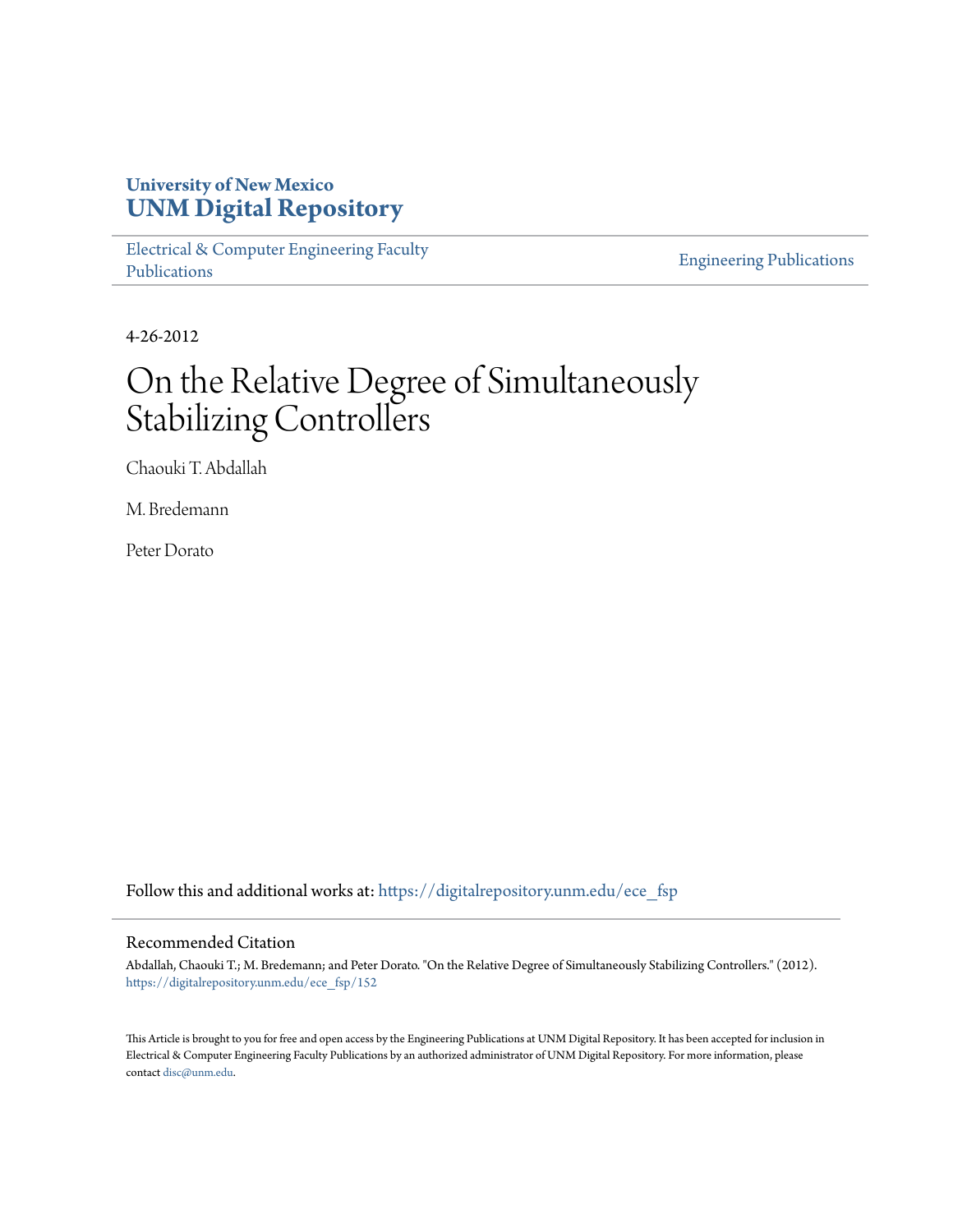# On the Relative Degree of Simultaneously Stabilizing

Controllers

M. Bredemann

Sandia National Laboratories Div. 9222, Mail Stop 0972 Albuquerque, NM 87185, USA

and

C. Abdallah, P. Dorato Department of EECE University of New Mexico Albuquerque, NM 87131, USA

#### ABSTRACT

In this brief paper  $1$  we present new necessary and sufficient conditions on the controller for the existence of a single controller to stabilize a set of n SISO plants:  $P_1$ ,  $P_2$ , ...,  $P_n$ . As

<sup>&</sup>lt;sup>1</sup>This result was first published in (Bredemann, 1995).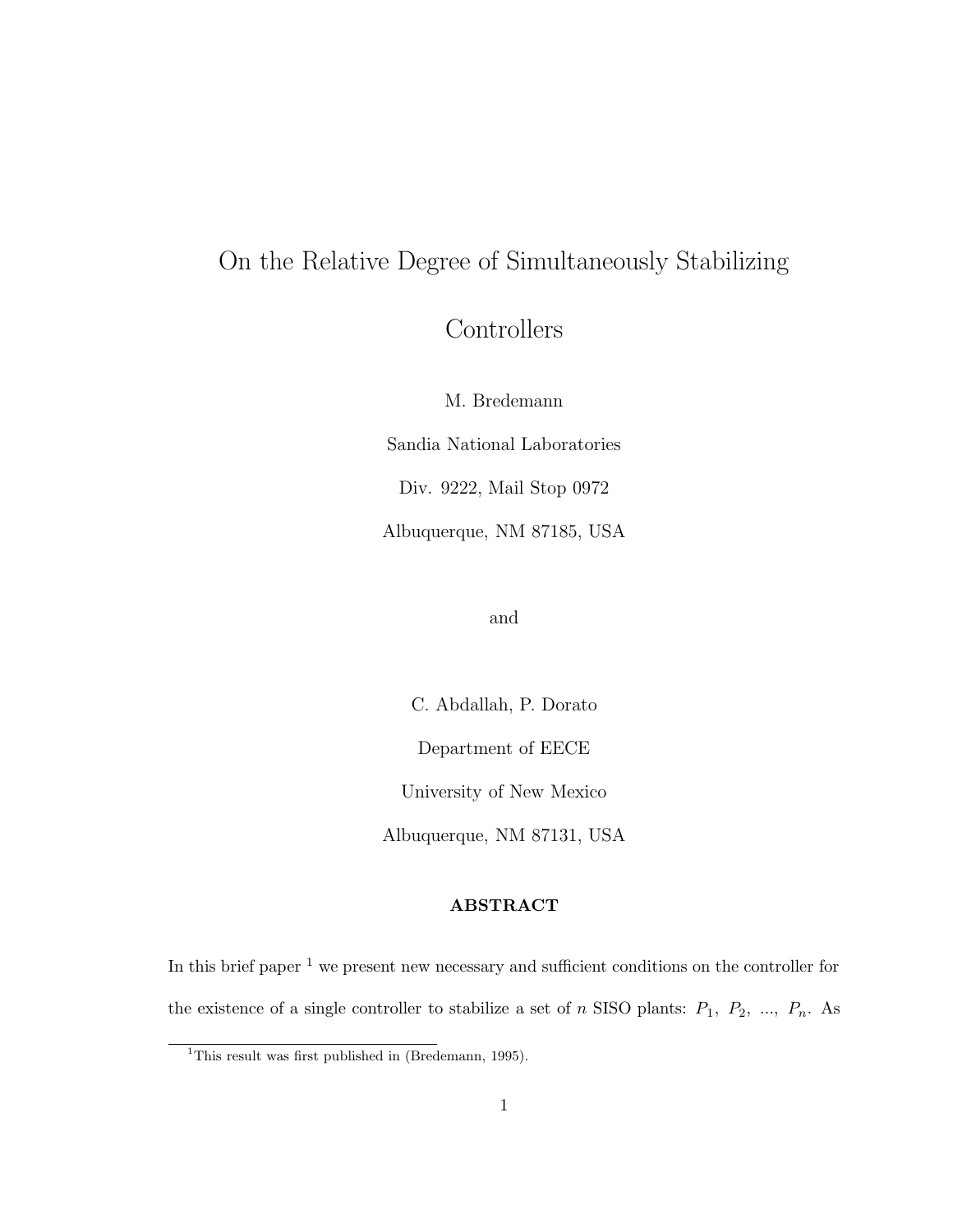is well known this is equivalent to the existence of a single stable controller that stabilizes  $n-1$  plants (strong stabilization). It was shown in (Blondel, 1994) that the simultaneous stabilization problem is transcendental and cannot be solved using algebraic functions. Our only hope in approaching the general solution to the simultaneous stabilization problem using algebraic functions is either to enlarge the class of controllers for which sufficient conditions exist, or to restrict the class of controllers from which a controller must exist. This paper restricts the search for existence of simultaneously stabilizing controllers to the class of exactly proper controllers.

Key Words. Simultaneous stabilization, linear systems, improper controllers.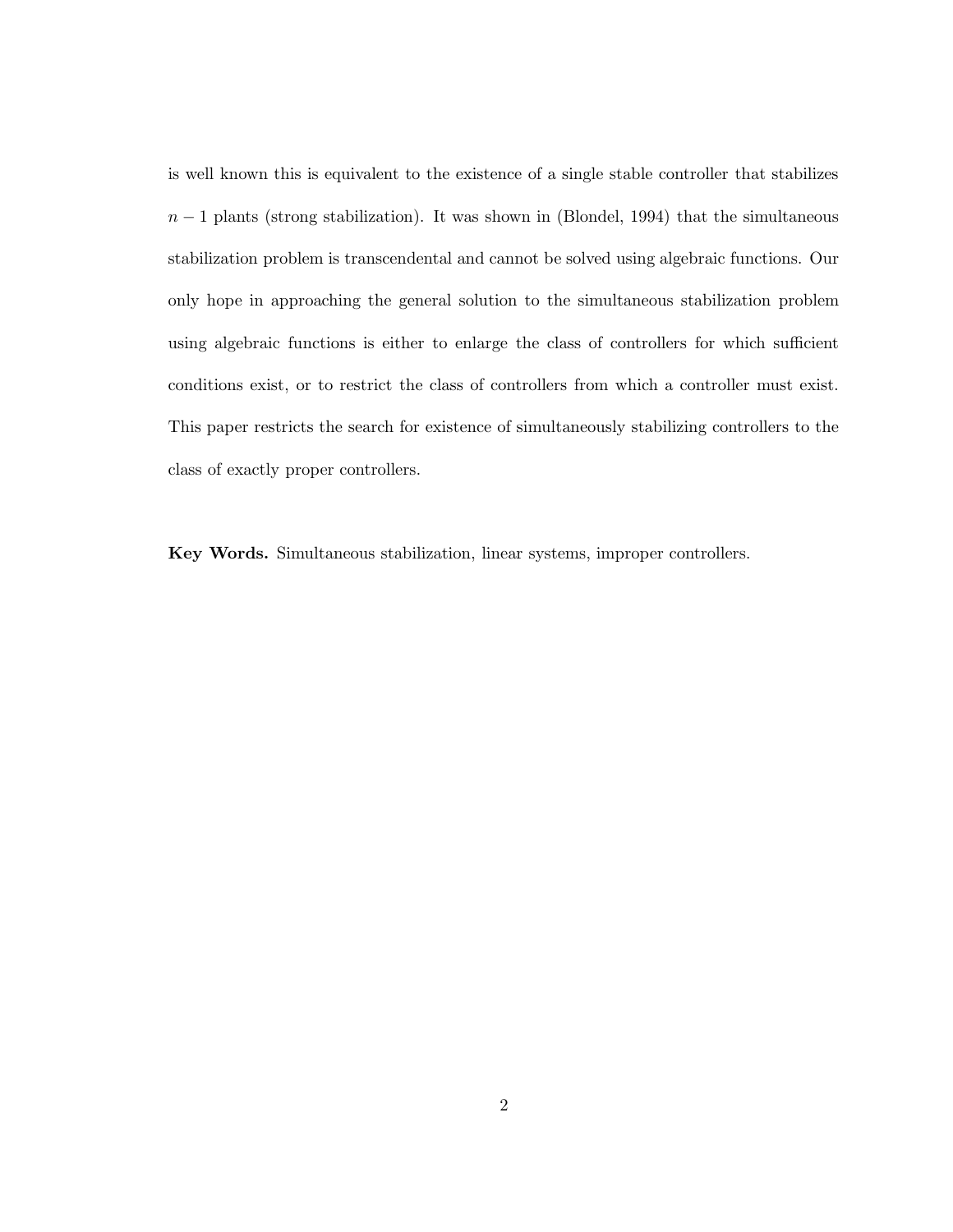# 1 Introduction

The problem of stabilizing n different plants is a longstanding problem in the robust control literature. The problem is relevant in applications where the plant is only known to belong to a set of n different plants, or where the failure of sensors or actuators will drastically change the plant from its current description. The problem has been studied in conjunction with the problem of stabilizing a nonlinear plant, which is linearized about  $n$  operating points.

It has been shown (Vidyasagar, 1985) that simultaneously stabilizing  $n$  plants with any controller is equivalent to simultaneously stabilizing  $n-1$  plants with a stable controller  $C(s)$ , i.e. the strong simultaneous stabilization of  $n-1$  plants. Unfortunately, this latter problem is yet unsolved except in the case where  $n = 1$  (Vidyasagar, 1985). There exists necessary and sufficient conditions and a synthesis procedure for solving the strong stabilization of one plant as described in (Youla et al., 1974). Namely, a plant is strongly stabilizable if and only if it satisfies the Parity-Interlacing-Property (PIP).

For the case, where  $n > 2$  few results have appeared in the direction of a general solution to the simultaneous stabilization problem. In (Ghosh, 1986) for example, the simultaneous stabilization of 3 different plants are shown to be equivalent to the the partial pole placement of a single plant with a stable minimum phase controller. In (Blondel, 1994), Blondel extended Ghosh's result to more than 3 plants. When one of the difference plants is minimum phase and exactly proper, then stabilizing  $k \geq 3$  SISO plants with any controller is equivalent to stabilizing  $(k-2)$  SISO plants with a *bistable* controller, a stable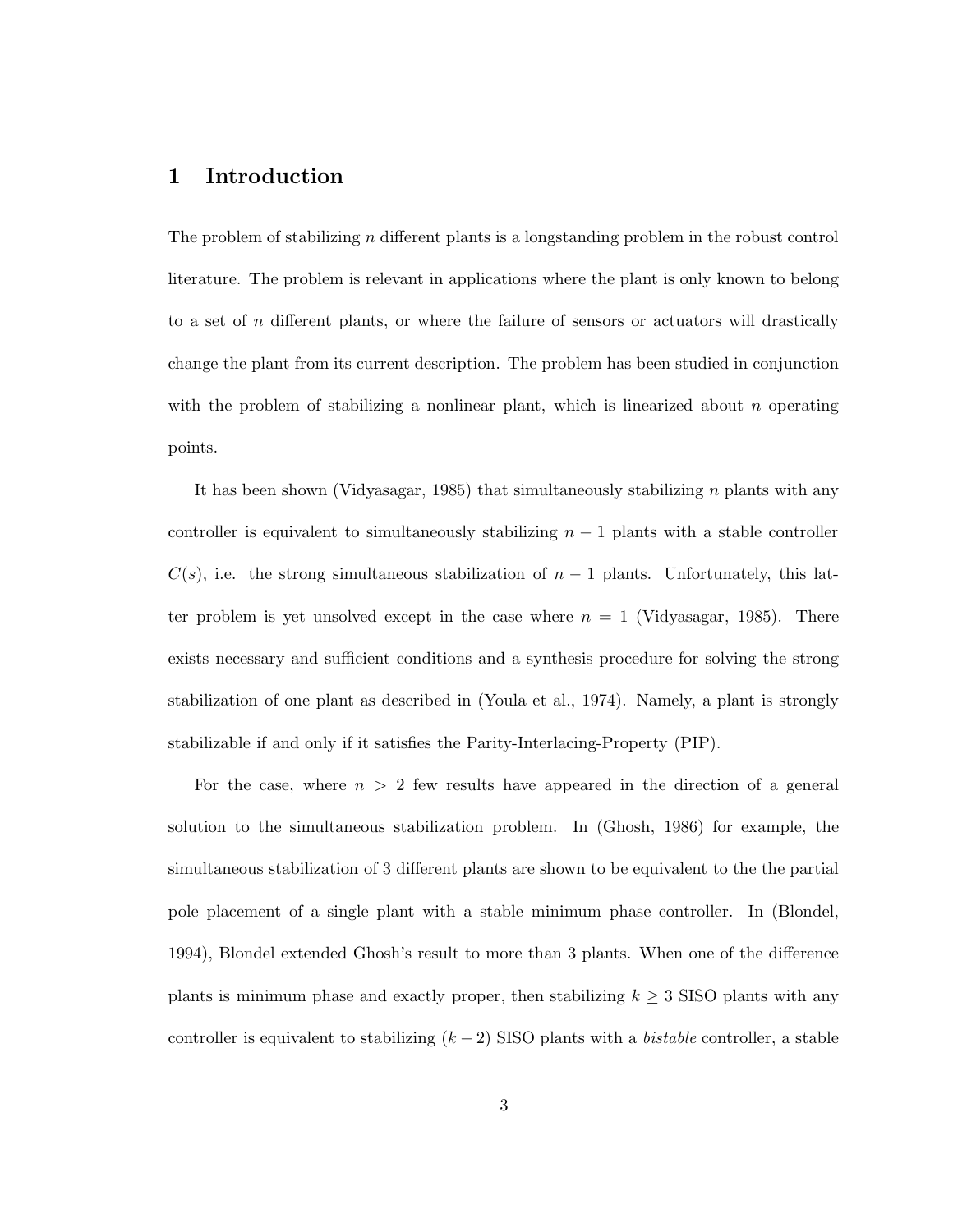controller, whose inverse is also stable. Unfortunately, stabilizing even one plant with a bistable controller remains an open problem.

Recently, Yao, Schaefers and Darouach restated the necessary and sufficient conditions for the simultaneous stabilization of 3 or more plants using observers with state feedback in (Yao et al., 1994). They showed that simultaneously observing n plants is equivalent to strongly simultaneously observing  $n-1$  plants, i.e. to simultaneously observing  $n-1$  plants with a stable functional observer. This is analogous to the results in (Vidyasagar, 1985) for which general solutions for more than 2 plants do not exist.

There are several results with sufficient conditions for simultaneous stabilization. In (Barmish and Wei, 1985), the case, where n minimum-phase plants have the same sign in their high-frequency gains, is shown to be sufficient for simultaneous stabilization. A similar sufficient condition was treated in (Chapellat and Bhattacharyya, 1988). Emre arrived at sufficient conditions in (Emre, 1983) to stabilize n plants with the same closed loop characteristic polynomial. The sufficient conditions in (Emre, 1983) are very restrictive. Debowski and Kurylowicz showed in (Debowski and Kurylowicz, 1986) that if there are three minimum phase plants such that the two difference plants, formed from the difference of one of the plants with the other two, are minimum phase and exactly proper, then the three plants can be simultaneously stabilized. Blondel, Champion and Gevers extended these results in (Blondel et al., 1993). They showed that if there exists one plant, such that its differences formed with all other plants, are minimum phase and exactly proper, then all plants can be simultaneously stabilized.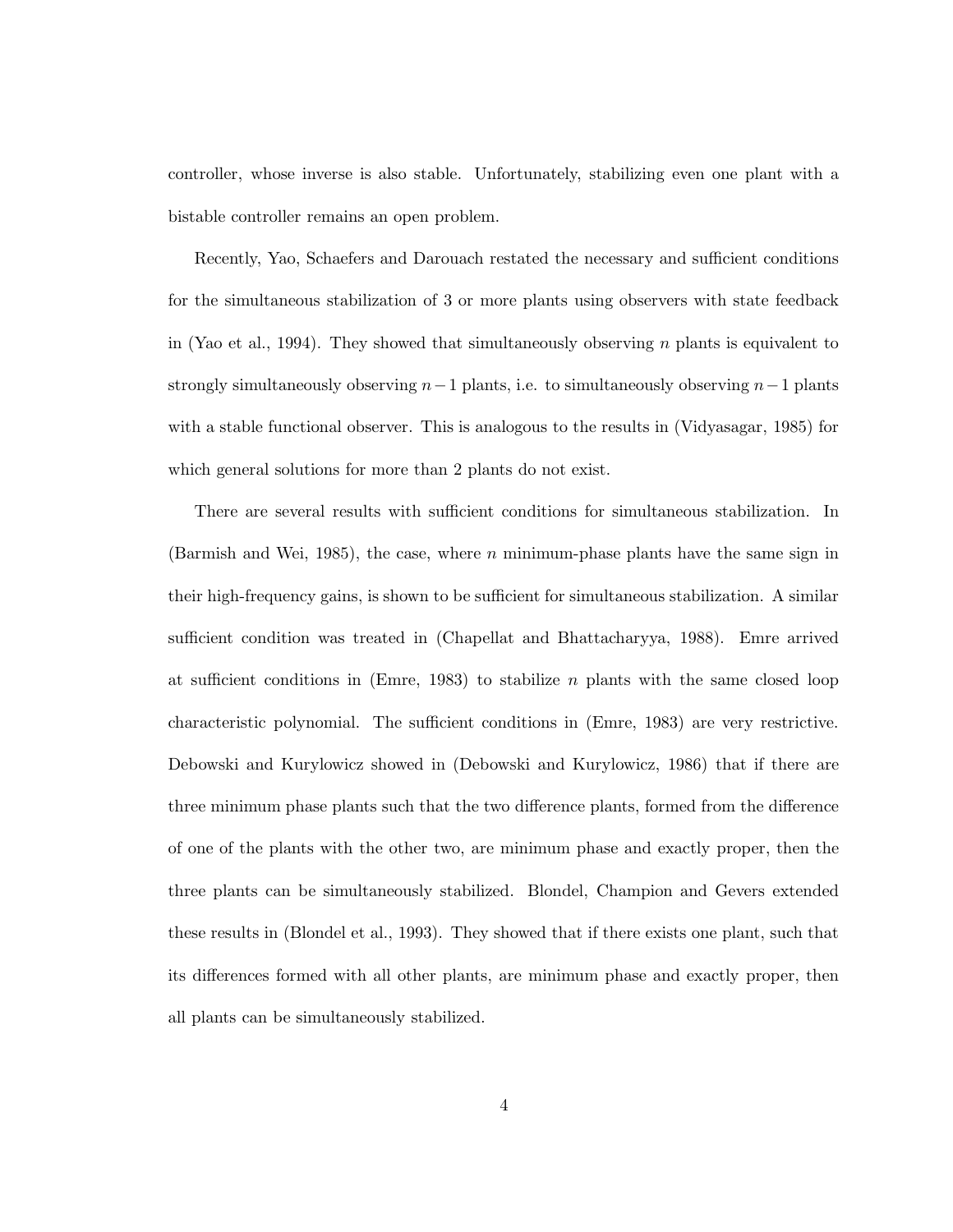Efforts toward the general solution of the problem found necessary and sufficient conditions for a plant to be stabilized by a stable controller with no real unstable zeros in (Wei, 1990). In the spirit of (Wei, 1990), Blondel et al. have presented necessary conditions in (Blondel et al., 1991) to simultaneously stabilize more than 2 plants.

Unfortunately, the necessary and sufficient conditions to simultaneously stabilize more than two plants are not computable. These conditions effectively translate the problem into another unsolved problem. Blondel showed in (Blondel, 1994) that the existence of a compensator which strongly simultaneously stabilizes two second order plants is "rationally undecidable". There are an infinite number of steps of elementary operations, such as addition, subtraction, multiplication, division, logical AND, logical OR, etc., required to determine existence of the solution. Therefore, the solution to the simultaneous stabilization problem for three or more plants, which is equivalent to the strong simultaneous stabilization of two or more plants, is also in general rationally undecidable. Our only hope in approaching the general solution to the simultaneous stabilization problem using algebraic functions is either to enlarge the class of systems for which sufficient conditions for simultaneous stabilization exist, or to restrict the class of controllers from which a simultaneously stabilizing controller must exist. This paper does the latter.

Several papers have addressed the requirements on the relative degree of the controller, which stabilizes one or more plants. In (Vidyasagar et al., 1982), Vidyasagar, Schneider and Francis showed that a strictly proper plant can be stabilized by a proper controller and that every controller that stabilizes a strictly proper plant must be proper. Toker and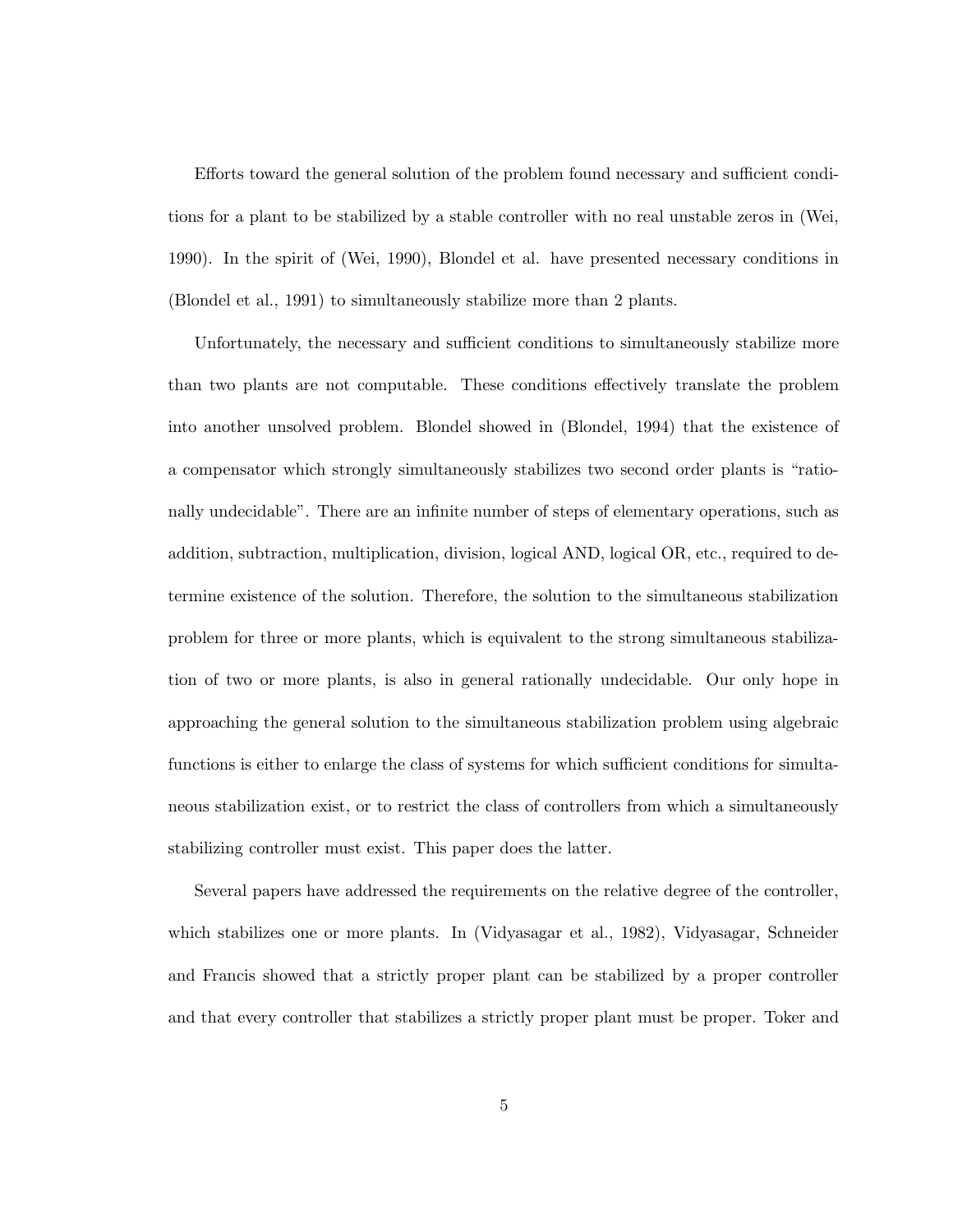Ozcaldiran (Toker and Ozcaldiran, ) showed that if a plant can be strongly stabilized with an improper controller, then it can be strongly stabilized with a proper controller. Blondel showed in (Blondel, 1994) that if  $k \geq 3$  plants can be stabilized by an improper controller, then the plants can be stabilized by a proper controller.

In this paper, one more non-tractable necessary and sufficient condition is presented. This new condition restricts the class of controllers, from which the question of existence may be addressed. If any controller exists, which simultaneously stabilizes a collection of plants, then there must exist an exactly proper controller, a controller with equal numerator and denominator order, which simultaneously stabilizes these plants.

This paper is organized in the following manner. Section 2 defines the problem and presents modifications to a lemma initially published by Barmish and Wei in (Barmish and Wei, 1985), which is used in the proof of the main result in section 3. Finally, our conclusions are presented in section 4.

## 2 Problem Statement and Useful Lemmas

The problem addressed in this paper is the following: Given  $n$  single-input-single-output (SISO) plants  $P_1(s)$ ;  $P_2(s)$ ;  $\cdots$ ;  $P_n(s)$ , does there exist a *single stable* compensator  $C(s)$ such that the closed-loop (unity feedback) system is internally stable for any of the given plants. As is well known, see for example (Vidyasagar, 1985), the closed-loop systems are internally stable if and only if each of the three transfer functions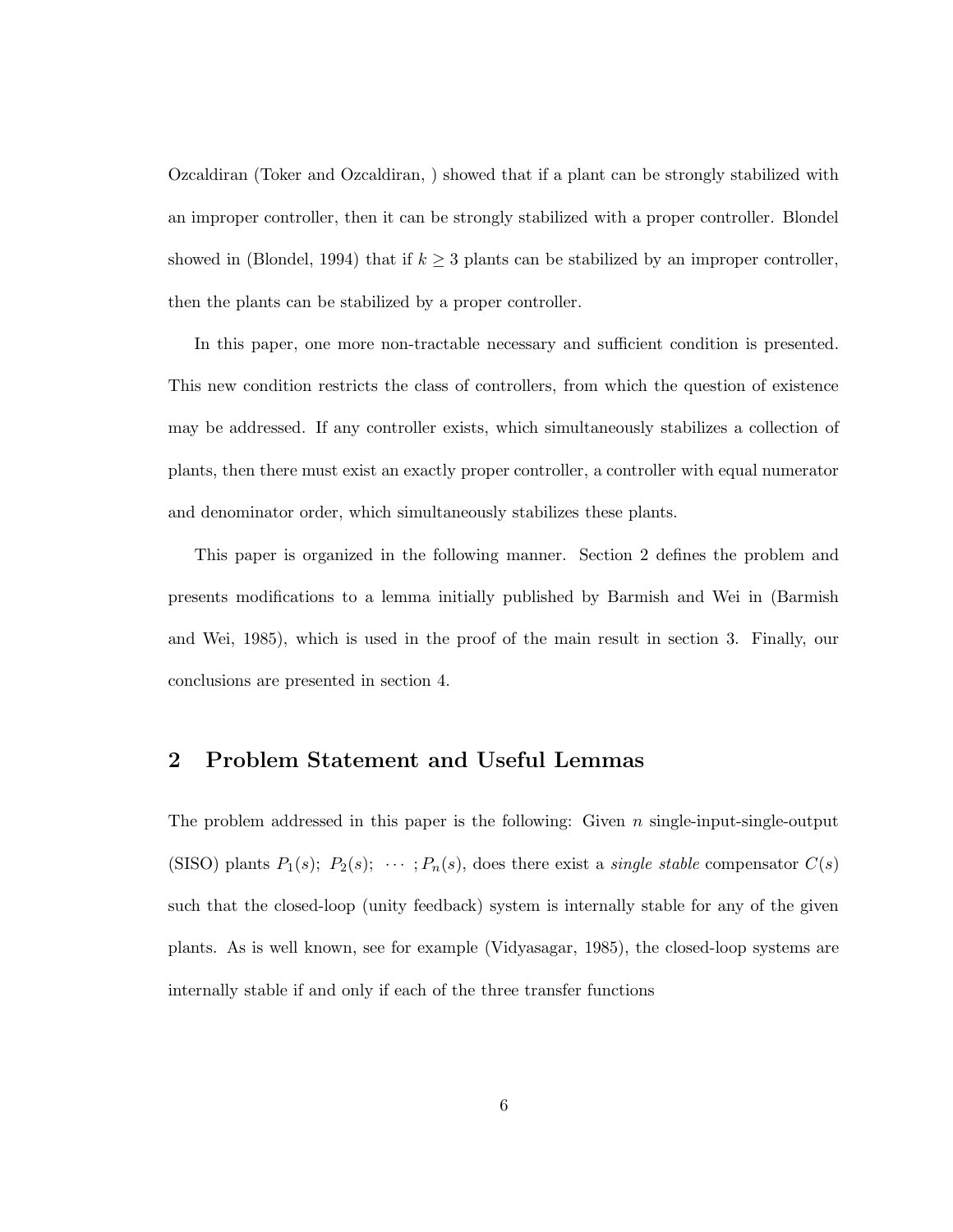$$
\frac{1}{1 + P_i(s)C(s)}, \frac{P_i(s)}{1 + P_i(s)C(s)},\tag{1}
$$

are bounded-input-bounded-output (BIBO) stable. The strong simultaneous stabilizing compensator  $C(s)$  must then make all of the above transfer functions stable.

Let us first recall an available result to be used in the sequel. The new results in this paper are based upon the lemma proved by Barmish and Wei in (Barmish and Wei, 1985).

Lemma 1 (Barmish and Wei (Barmish and Wei, 1985)) Given two polynomials,  $g(s)$  and  $h(s)$ , of finite degree,  $o(g)$  and  $o(h)$  respectively, with fixed real coefficients, where

- 1.  $h(s)$  is strictly Hurwitz with positive coefficients,
- 2.  $g(s)$  is monic,
- 3.  $o(q) \leq o(h) + 1$ ,

then there exists  $\epsilon_{max} > 0$  such that  $\forall \epsilon : 0 < \epsilon < \epsilon_{max}$ , the polynomial  $f(s) = h(s) + \epsilon g(s)$ is strictly Hurwitz with positive coefficients.

A minor variation, which allows subtraction of the two functions, is given in the following lemma.

**Lemma 2** Given two polynomials,  $g(s)$  and  $h(s)$ , of finite degree,  $o(g)$  and  $o(h)$  respectively, with fixed real coefficients, where

1.  $h(s)$  is strictly Hurwitz with positive coefficients,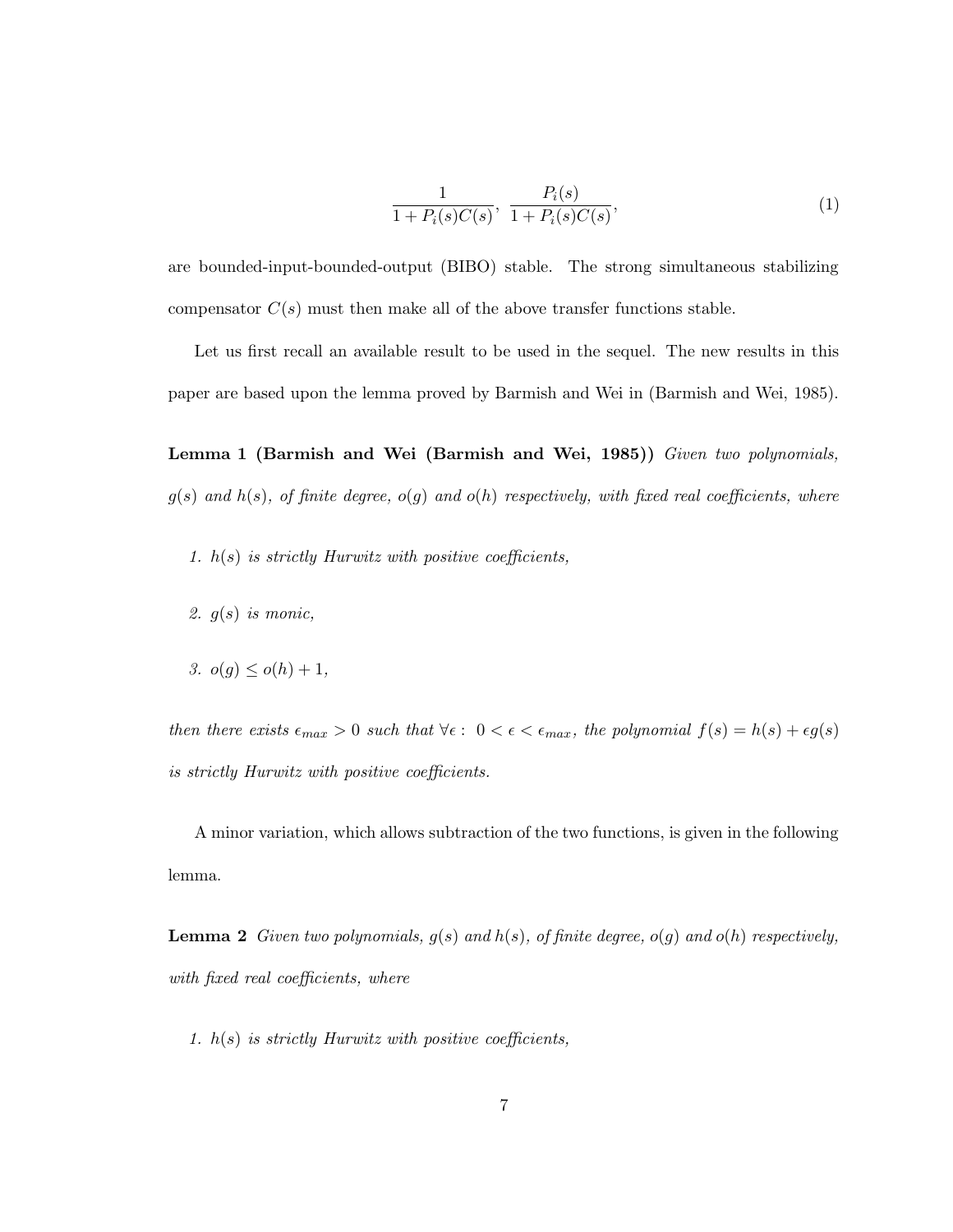2.  $g(s)$  is monic,

$$
3. \ o(g) \leq o(h),
$$

then there exists  $\epsilon_{max} > 0$  such that  $\forall \epsilon, f(s) = h(s) - \epsilon g(s)$  is strictly Hurwitz with positive coefficients.

#### Proof of Lemma 2:

Hurwitz testing matrices  $H_{\epsilon}^-$ , H, and H<sup>"</sup> are generated for  $f(s)$ ,  $h(s)$ , and  $g(s)$  respectively, as in Case 1 of the proof given by Barmish and Wei, but using  $H_{\epsilon}^- = H - \epsilon H^"$  rather than  $H_{\epsilon}^+ = H + \epsilon H^"$ .

The norm of a matrix is understood to be the square root of the maximum eigenvalue of the product of the matrix multiplied by its conjugate transpose. Observing that  $||H_{\epsilon}^-|| =$  $||H - \epsilon H^"|| \ge ||H|| - \epsilon ||H^"||$ , and  $||H_{\epsilon}^+|| = ||H - \epsilon H^"|| \ge ||H|| - \epsilon ||H^"||$  the remainder of the proof is identical. П

A useful corollary, which minimizes the complexity of theorem proofs that follow, relaxes the monic requirements on  $g(s)$  and the sign of the coefficients of  $h(s)$ .

**Corollary 1** Given two polynomials,  $g(s)$  and  $h(s)$ , of finite degree,  $o(g)$  and  $o(h)$  respectively, with fixed real coefficients, where

- 1. h(s) is strictly Hurwitz,
- 2.  $o(g) \leq o(h)$ ,

then there exists  $\epsilon_{max} > 0$  such that  $\forall \epsilon \ f(s) = h(s) + \epsilon g(s)$  is strictly Hurwitz and the sign of all of the coefficients of  $f(s)$  are the same as the sign of all of the coefficients of  $h(s)$ .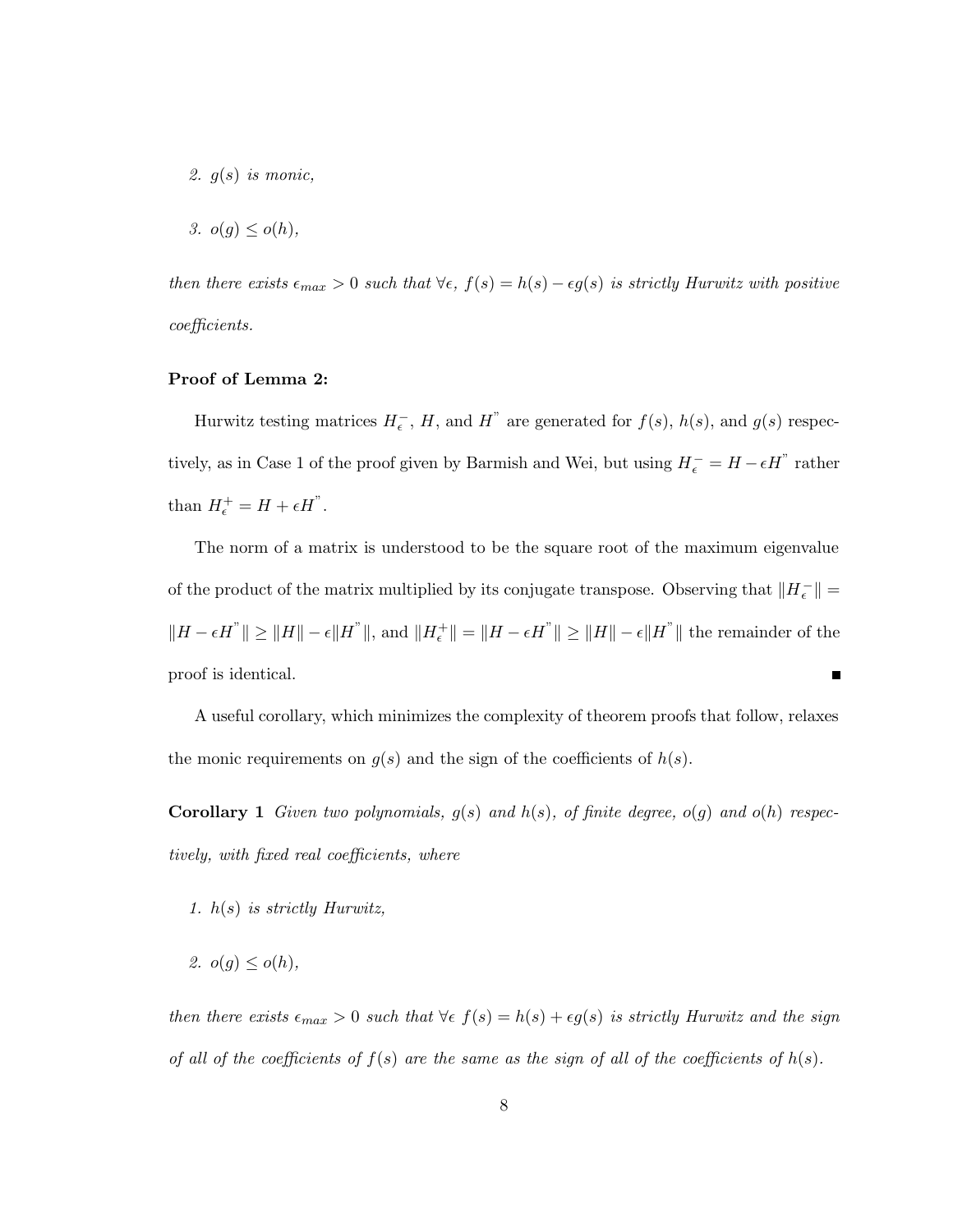#### Proof of Corollary 1:

Let  $g_0$  represent the highest order coefficient of  $g(s)$ . Define  $g(s)$  and  $r(s)$  as

$$
q(s) = \frac{1}{g_0}g(s), \ r(s) = \frac{1}{g_0}h(s)
$$

Then  $q(s)$  is monic,  $r(s)$  is strictly Hurwitz, and  $d_q \leq d_r$ , where  $d_q$  and  $d_r$  represent the degree of  $q(s)$  and  $r(s)$  respectively. If the sign of  $g_0$  is the same as the sign of the coefficients of  $h(s)$ , then from Lemma 1, there exists  $\epsilon_{max} > 0$ , such that  $p(s) = q(s) + \epsilon r(s)$  is strictly Hurwitz with positive coefficients  $\forall \epsilon : 0 < \epsilon < \epsilon_{max}$ . If the sign of  $g_0$  is the opposite of the sign of all the coefficients of  $h(s)$ , then from Lemma 2, there exists  $\epsilon_{max} > 0$ , such that  $p(s) = q(s) - \epsilon[-r(s)] = q(s) + \epsilon r(s)$  is strictly Hurwitz with positive coefficients  $\forall \epsilon : 0 < \epsilon < \epsilon_{max}$ . Therefore,  $f(s) = g_0 \cdot p(s)$  is also strictly Hurwitz and the sign of all of the coefficients of  $f(s)$  are the same as the sign of all of the coefficients of  $h(s)$ . This completes the proof.  $\blacksquare$ 

## 3 Main Results

The theorems in this section show that a necessary and sufficient condition for simultaneous stabilization is that there must exist an exactly proper simultaneously stabilizing controller.

**Theorem 1** If the *n* proper plants:  $P_i = \frac{n_i}{d_i}$  $\frac{n_i}{d_i}$ , are stabilized by an improper controller,  $C_{np}$ , then the n plants are simultaneously stabilized by an exactly proper controller,  $C_{ep}$ .

Proof of Theorem 1: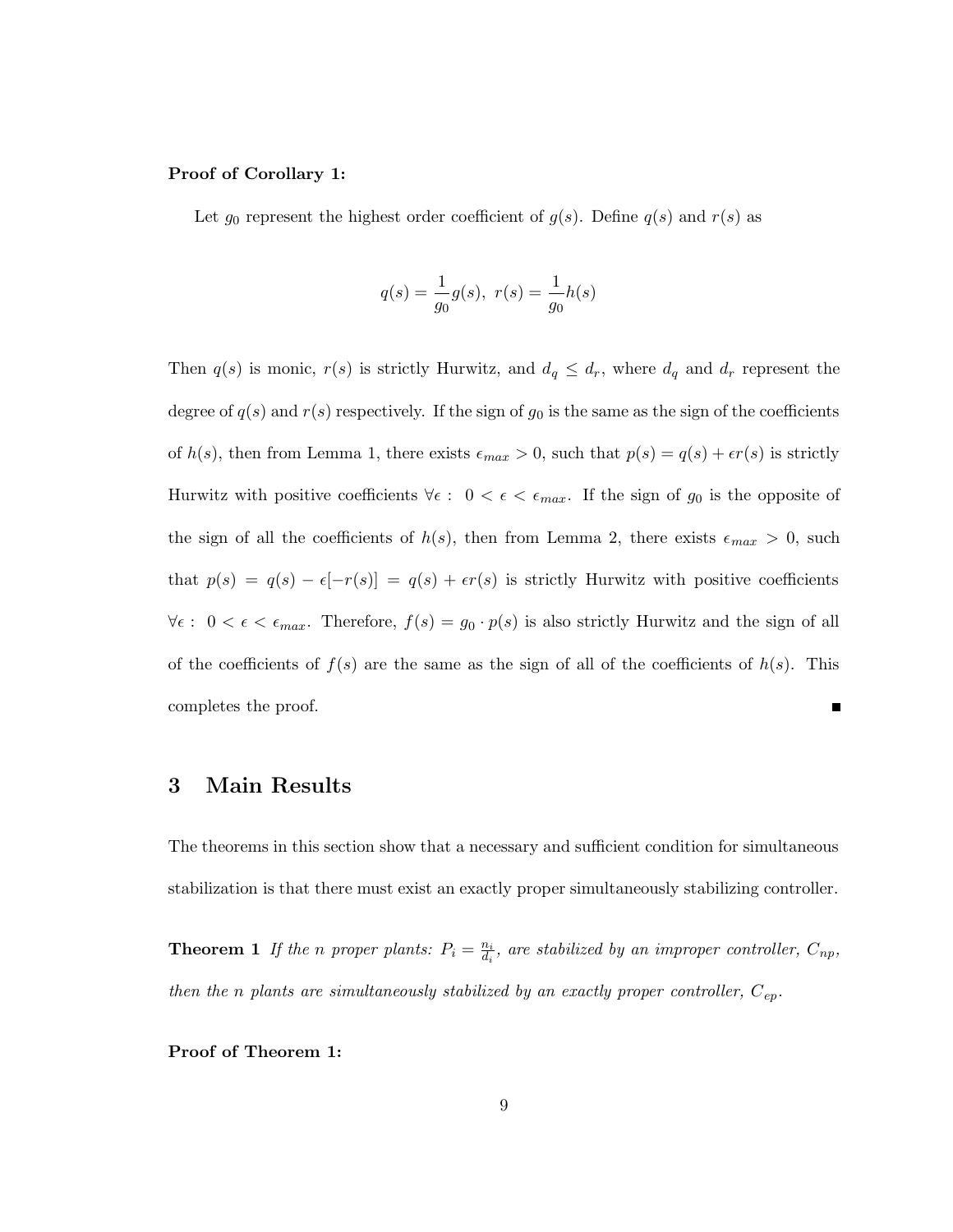Assume there exists an improper controller,  $C_{np} = \frac{n_c}{d_a}$  $\frac{n_c}{d_c}$ , of relative degree  $r_c = o(d_c)$  –  $o(n_c) < 0$ , which simultaneously stabilizes the *n* plants. Then  $P_i C_{np}$  have no RHP pole-zero cancellations and each of the following three closed loop transfer functions are proper with a common strictly Hurwitz denominator polynomial,  $n_i n_c + d_i d_c$ , for each plant,  $P_i$ .

$$
CLTF_{1i} = \frac{P_i C_{np}}{1 + P_i C_{np}} = \frac{n_i n_c}{(n_i n_c + d_i d_c)}
$$

$$
CLTF_{2i} = \frac{C_{np}}{1 + P_i C_{np}} = \frac{d_i n_c}{(n_i n_c + d_i d_c)}
$$

$$
CLTF_{3i} = \frac{P_i}{1 + P_i C_{np}} = \frac{n_i d_c}{(n_i n_c + d_i d_c)}
$$

In order for  $CLTF_{2i}$  to be proper,  $P_i$  must be exactly proper or improper  $\forall i = 1, 2, ..., n$ . Otherwise, if  $P_i$  is strictly proper, the degree of the numerator exceeds the degree of either term in the denominator and this closed loop transfer function is improper. Since  $P_i$  is assumed to be proper, it must be exactly proper  $\forall i = 1, 2, \ldots, n$ .

Let  $r_{1i}$ ,  $r_{2i}$ , and  $r_{3i}$  represent the relative degree of the closed loop transfer functions  $CLTF_{1i}$ ,  $CLTF_{2i}$ , and  $CLTF_{3i}$  respectively. Then

$$
r_{1i} = 0, r_{2i} = 0, r_{3i} = -r_c
$$

Consider the modified controller,

$$
C_{np}^1 = C_{np} \cdot \frac{1}{(\epsilon_1 s + 1)} = \frac{n_c}{d_c(\epsilon_1 s + 1)}
$$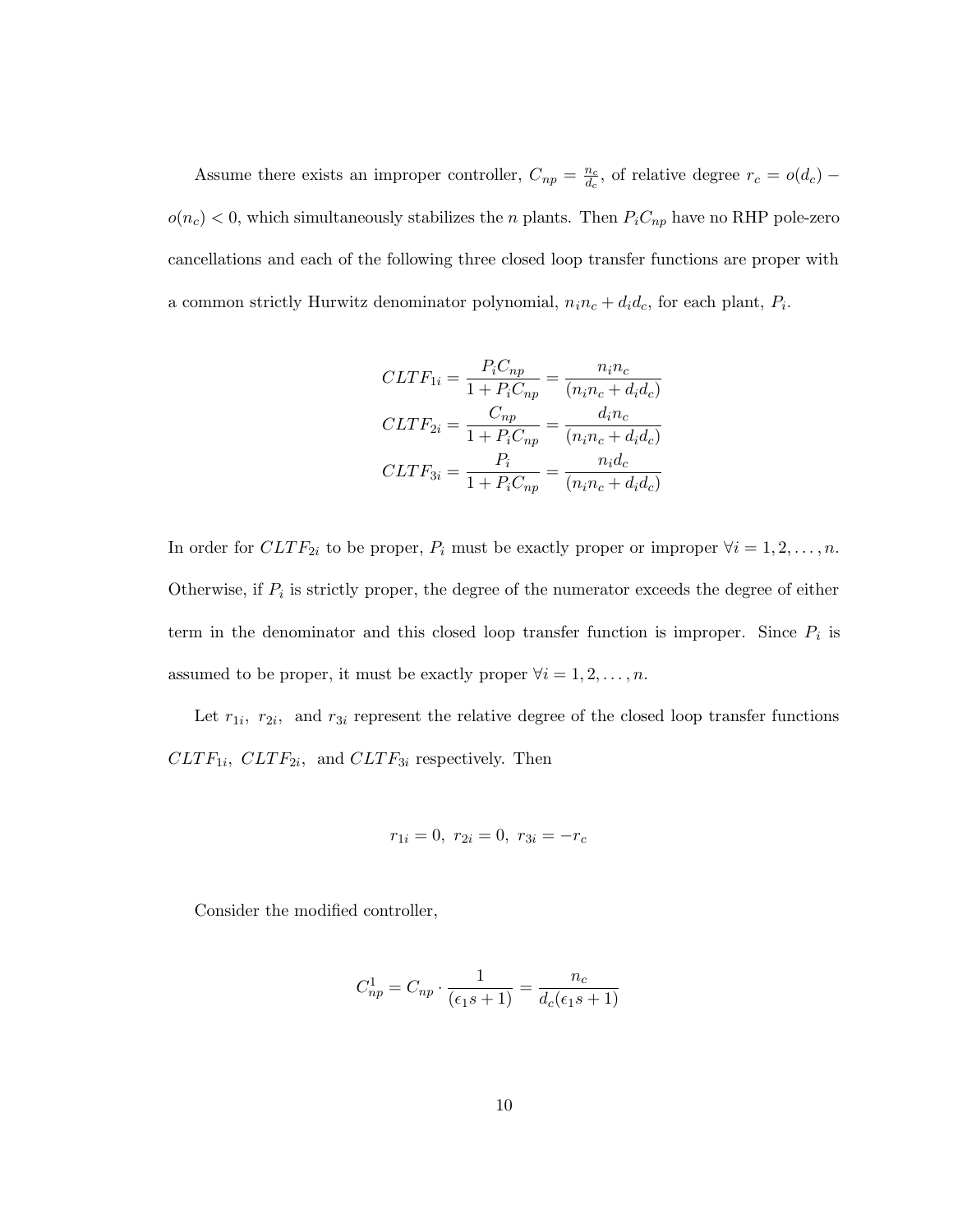The relative degree of  $C_{np}^1$ ,  $r_c^1 = r_c + 1$ , is one degree closer to being exactly proper than  $C_{np}$ . There are uncountably many choices of  $\epsilon_1$  to prevent any pole-zero cancellations with any of the plant numerators. Therefore, in any continuous interval,  $\epsilon_1$  can be chosen to avoid such cancellations.

The new common denominator polynomial of the closed loop transfer functions is

$$
h_i^1 = (n_i n_c + d_i d_c) + \epsilon_1 d_i d_c s = h_i + \epsilon_1 d_i d_c s
$$

where

$$
h_i = (n_i n_c + d_i d_c)
$$

The degree of  $h_i$  is greater than or equal to the degree of  $d_i d_c s$ . Therefore, from Corollary 1,  $\epsilon_1$  can be chosen sufficiently small so that  $h_i^1$  is strictly Hurwitz  $\forall i = 1, 2, ..., n$ .

It will next be shown that each of the closed loop transfer functions remain proper. The closed loop transfer functions formed with the modified controller,  $C_{np}^1$  are

$$
CLTF_{1i}^{1} = \frac{P_i C_{np}^{1}}{1 + P_i C_{np}^{1}} = \frac{n_i n_c}{h_i^1}
$$

$$
CLTF_{2i}^{1} = \frac{C_{np}^{1}}{1 + P_i C_{np}^{1}} = \frac{d_i n_c}{h_i^1}
$$

$$
CLTF_{3i}^{1} = \frac{P_i}{1 + P_i C_{np}^{1}} = \frac{n_i d_c (\epsilon_1 s + 1)}{h_i^1}
$$

The degree of  $h_i^1$  remains the same as the degree of  $h_i$ . Therefore,  $CLTF_{1i}^1$  and  $CLTF_{2i}^1$ remain exactly proper. The relative degree of  $CLTF_{3i}^1$ ,  $r_{3i}^1$ , is one less than the relative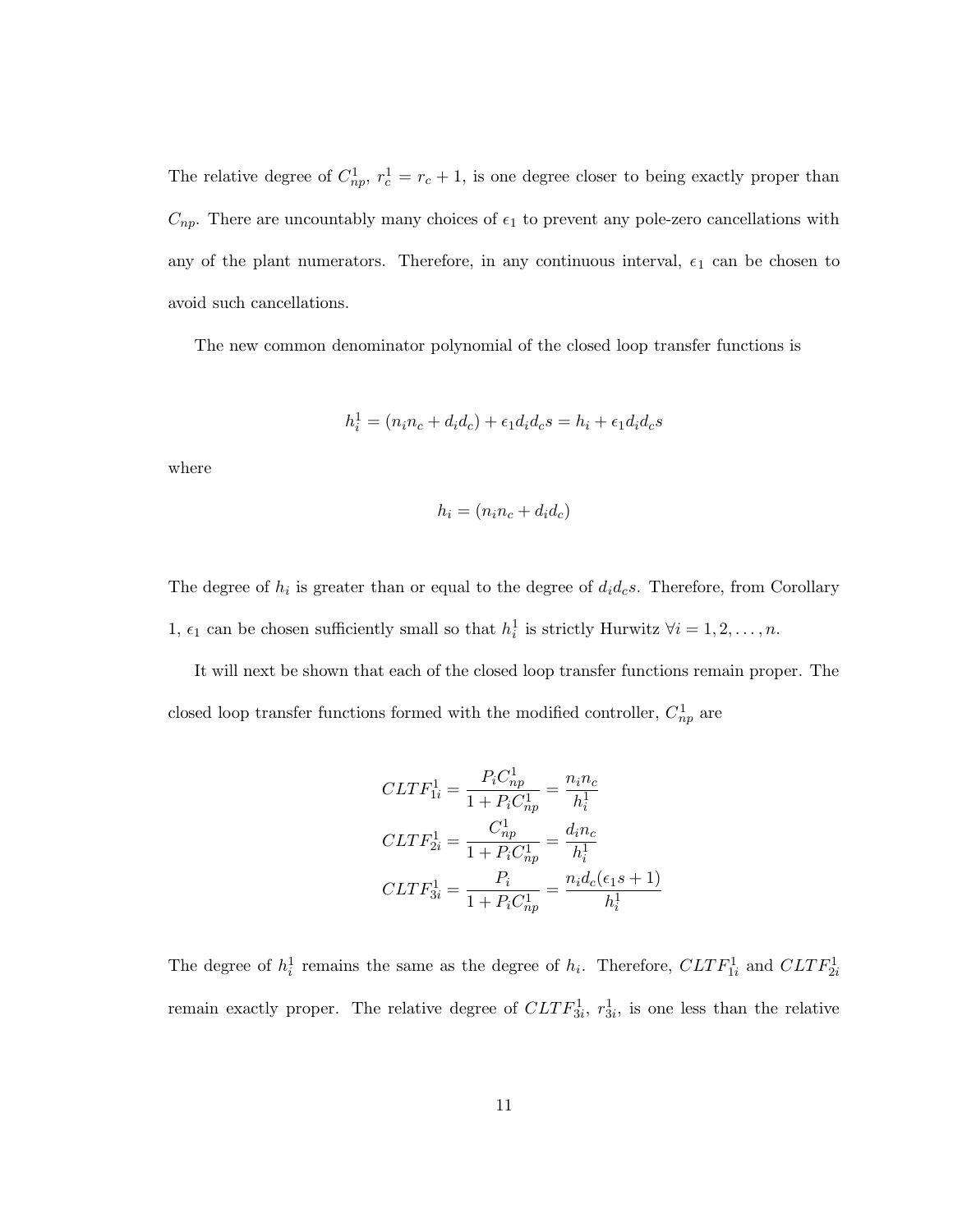degree of  $CLTF_{3i}$ .

$$
r_{3i}^1 = r_{3i} - 1 = -r_c - 1 \ge 0
$$

Therefore,  $C_{np}^1$  simultaneously stabilizes the *n* plants.

If  $C_{np}^1$  is exactly proper,  $r_c^1 = 0$ , then the proof is complete. If  $C_{np}^1$  is still improper,  $r_c^1$  < 0, then this procedure is repeated until an exactly proper compensator,  $C_{np}^{-r_c}$ , is reached. With this compensator, all three closed loop transfer functions are exactly proper and the denominator polynomials,  $h_i^{-r_c}$ , are strictly Hurwitz. The exactly proper simultaneously stabilizing controller is of the form

$$
C_{ep} = C_{np} \cdot \prod_{k=1}^{-r_c} \frac{1}{(\epsilon_k s + 1)}
$$

where  $\epsilon_k$  is chosen as described above  $\forall k = 1, 2, \ldots, -r_c$ . This completes the proof.

**Theorem 2** If the *n* proper plants:  $P_i = \frac{n_i}{d_i}$  $\frac{n_i}{d_i}$ , are stabilized by a strictly proper controller,  $C_{sp}$ , then the n plants are simultaneously stabilized by an exactly proper controller,  $C_{ep}$ .

#### Proof of Theorem 2:

Assume there exists a strictly proper controller,  $C_{sp} = \frac{n_c}{d_c}$  $\frac{n_c}{d_c}$ , of relative degree  $r_c =$  $o(d_c) - o(n_c) > 0$ , which simultaneously stabilizes the *n* plants. Then  $P_i C_{sp}$  have no RHP pole-zero cancellations and each of the following three closed loop transfer functions are proper with a common strictly Hurwitz denominator polynomial,  $n_i n_c + d_i d_c$ , for each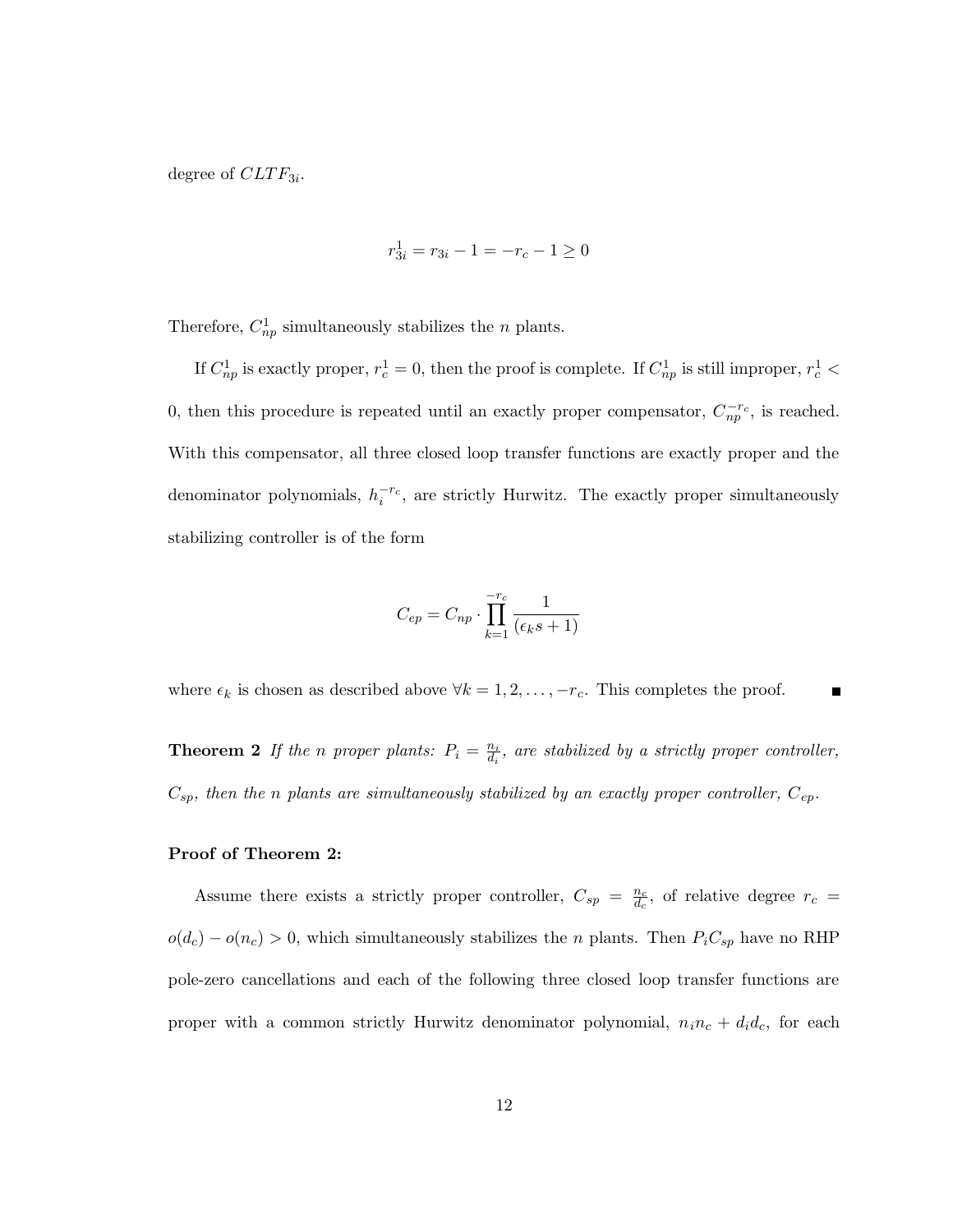plant,  $P_i$ .

$$
CLTF_{1i} = \frac{P_i C_{sp}}{1 + P_i C_{sp}} = \frac{n_i n_c}{(n_i n_c + d_i d_c)}
$$

$$
CLTF_{2i} = \frac{C_{sp}}{1 + P_i C_{sp}} = \frac{d_i n_c}{(n_i n_c + d_i d_c)}
$$

$$
CLTF_{3i} = \frac{P_i}{1 + P_i C_{sp}} = \frac{n_i d_c}{(n_i n_c + d_i d_c)}
$$

It is interesting to note that in order for  $CLTF_{3i}$  to be proper,  $P_i$  must be proper  $\forall i =$  $1, 2, \ldots, n$ . Otherwise, if  $P_i$  is improper, the degree of the numerator exceeds the degree of either term in the denominator and this closed loop transfer function is improper.  $P_i$  is assumed to be proper  $\forall i$ .

Let  $r_{1i}$ ,  $r_{2i}$ , and  $r_{3i}$  represent the relative degree of the closed loop transfer functions  $CLTF_{1i}$ ,  $CLTF_{2i}$ , and  $CLTF_{3i}$  respectively. Let  $r_i$  represent the relative degree of the plant  $P_i$ ,  $\forall i = 1, 2, \ldots, n$ . Then

$$
r_{1i} = r_i + r_c, \ r_{2i} = r_c, \ r_{3i} = r_i
$$

Consider the modified controller,

$$
C_{sp}^1 = C_{sp} \cdot (\epsilon_1 s + 1) = \frac{n_c(\epsilon_1 s + 1)}{d_c}
$$

The relative degree of  $C_{sp}^1$ ,  $r_c^1 = r_c - 1$ , is one degree closer to being exactly proper than  $C_{sp}$ . There are uncountably many choices of  $\epsilon_1$  to prevent any pole-zero cancellations with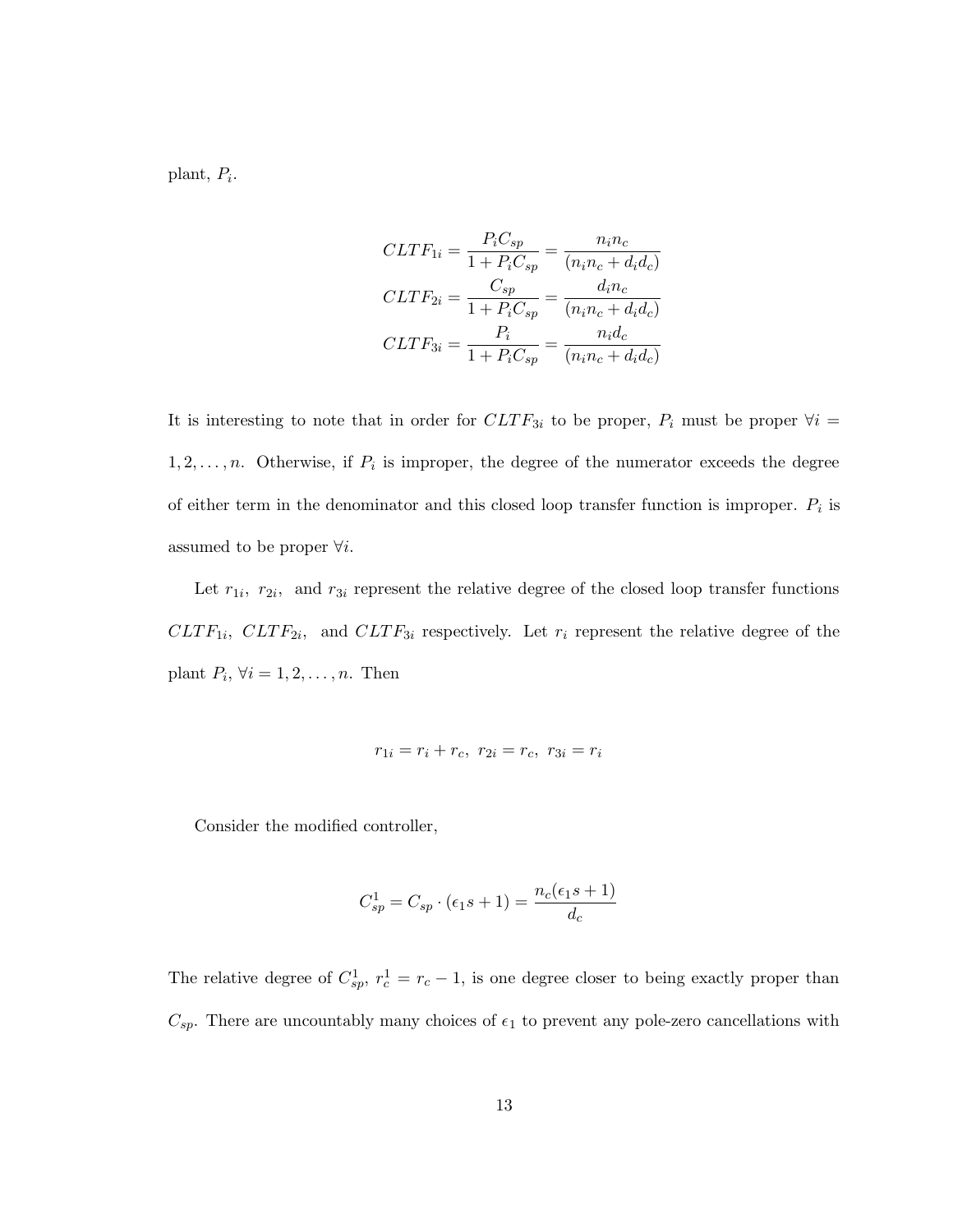any of the plant numerators. Therefore, in any continuous interval,  $\epsilon_1$  can be chosen to avoid such cancellations.

The new common denominator polynomial of the closed loop transfer functions is

$$
h_i^1 = (n_i n_c + d_i d_c) + \epsilon_1 n_i n_c s = h_i + \epsilon_1 n_i n_c s
$$

where

$$
h_i = (n_i n_c + d_i d_c)
$$

The degree of  $h_i$  is greater than or equal to the degree of  $n_i n_c s$ . Therefore, from Corollary 1,  $\epsilon_1$  can be chosen sufficiently small so that  $h_i^1$  is strictly Hurwitz  $\forall i = 1, 2, ..., n$ .

It will next be shown that each of the closed loop transfer functions remain proper. The closed loop transfer functions formed with the modified controller,  $C_{sp}^{1}$  are

$$
CLTF_{1i}^{1} = \frac{P_i C_{sp}^{1}}{1 + P_i C_{sp}^{1}} = \frac{n_i n_c (\epsilon_1 s + 1)}{h_i^{1}}
$$

$$
CLTF_{2i}^{1} = \frac{C_{sp}^{1}}{1 + P_i C_{sp}^{1}} = \frac{d_i n_c (\epsilon_1 s + 1)}{h_i^{1}}
$$

$$
CLTF_{3i}^{1} = \frac{P_i}{1 + P_i C_{sp}^{1}} = \frac{n_i d_c}{h_i^{1}}
$$

The degree of  $h_i^1$  remains the same as the degree of  $h_i$ . Therefore, the relative degree of  $CLTF_{3i}^1$ ,  $r_{3i}^1$ , remains the same as the relative degree of  $CLTF_{3i}$ .

$$
r_{3i}^1 = r_{3i} = r_i
$$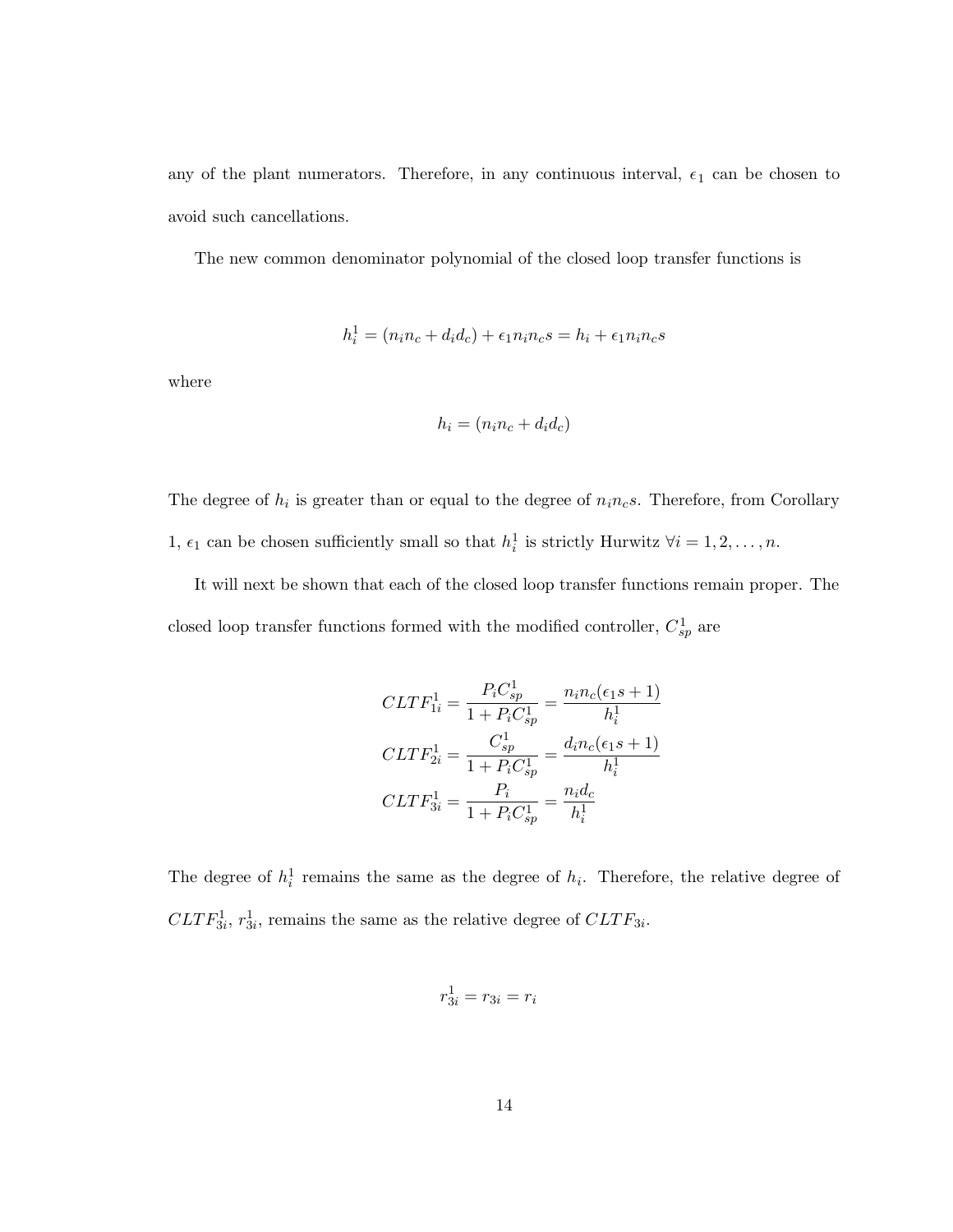The relative degree of  $CLTF_{1i}^1$  and  $CLTF_{2i}^1$ ,  $r_{1i}^1$  and  $r_{2i}^1$  respectively, are each one less than the relative degree of  $CLTF_{1i}$  and  $CLTF_{2i}$  respectively.

$$
r_{1i}^{1} = r_{1i} - 1 = r_{i} + r_{c} - 1 \ge 0
$$
  

$$
r_{2i}^{1} = r_{2i} - 1 = r_{c} - 1 \ge 0
$$

Therefore,  $C_{sp}^1$  simultaneously stabilizes the *n* plants.

If  $C_{sp}^1$  is exactly proper,  $r_c^1 = 0$ , then the proof is complete. If  $C_{sp}^1$  is still strictly proper,  $r_c^1 > 0$ , then this procedure is repeated until an exactly proper compensator,  $C_{sp}^{r_c}$ , is reached. With this compensator, the relative degree of  $CLTF_{1i}^{r_c}$  and  $CLTF_{3i}^{r_c}$  are equal to the relative degree of  $P_i$ ,  $\forall i$ , the relative degree of  $CLTF_{2i}^{r_c}$  is exactly proper, and the common denominator polynomials,  $h_i^{r_c}$ , are strictly Hurwitz  $\forall i = 1, 2, ..., n$ . The exactly proper simultaneously stabilizing controller is of the form

$$
C_{ep} = C_{sp} \cdot \prod_{k=1}^{r_c} (\epsilon_k s + 1)
$$

where  $\epsilon_k$  is chosen as described above  $\forall k = 1, 2, \ldots, r_c$ . This completes the proof.

**Theorem 3** The *n* proper plants:  $P_i = \frac{n_i}{d_i}$  $\frac{n_i}{d_i}$ , if and only if the n plants are simultaneously stabilizable with an exactly proper controller.

#### Proof of Theorem 3:

The proof of sufficiency is obvious. For the proof of necessity, assume there exists a controller that simultaneously stabilizes the  $n$  plants. If the controller is exactly proper,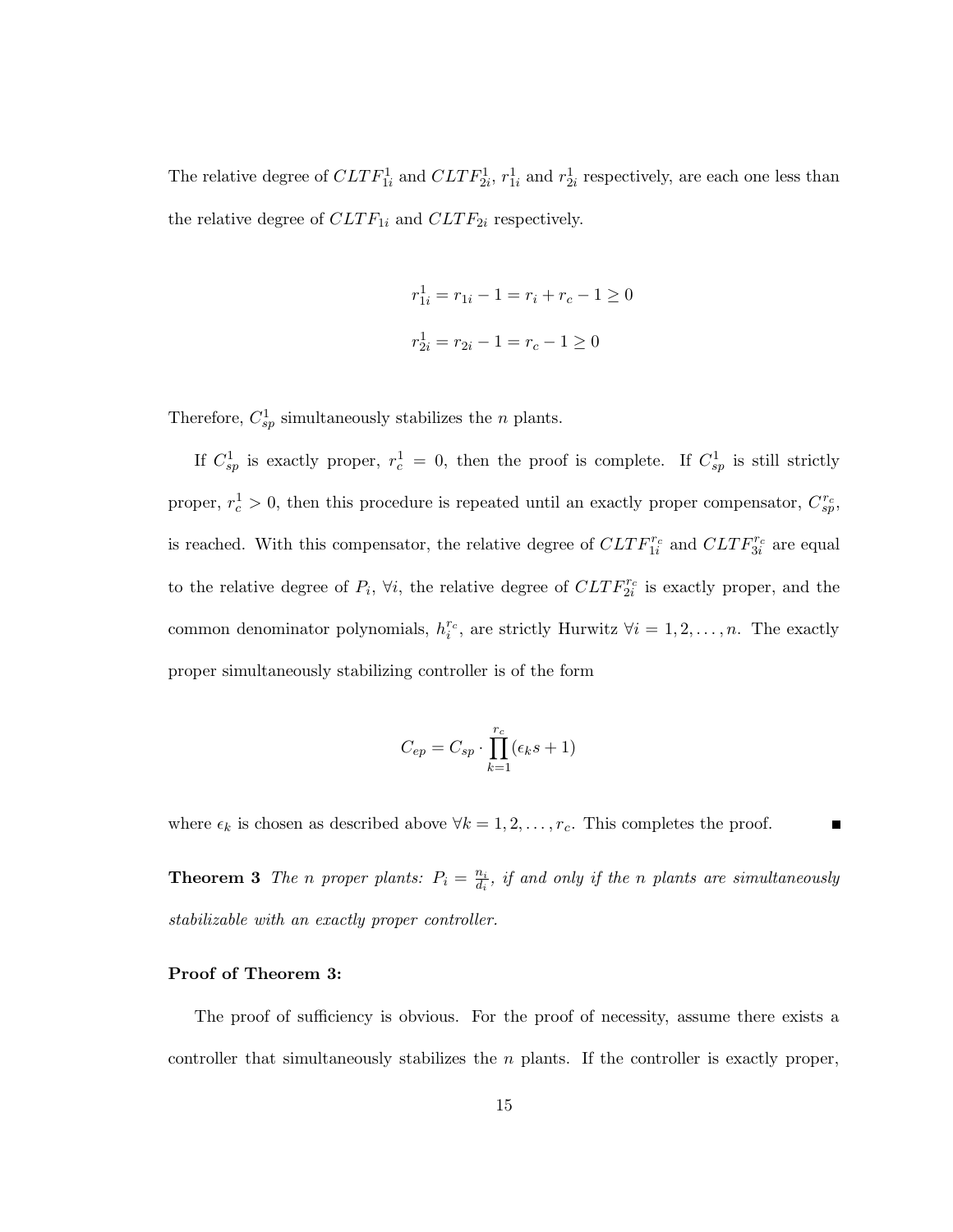the proof is complete. If the controller is improper, then from Theorem 1, there exists an exactly proper controller, which simultaneously stabilizes the  $n$  plants. If the controller is strictly proper, then from Theorem 2, there exists an exactly proper controller, which simultaneously stabilizes the  $n$  plants. This completes the proof.  $\blacksquare$ 

Theorem 3 also holds for improper plants.

# 4 Conclusions

In this paper, we have established that if there exists any controller, which simultaneously stabilizes 2 or more plants, then there must exist an exactly proper simultaneously stabilizing controller. This restricts the class of controllers from which the question of existence may be addressed and indicates that simultaneous stabilization with strictly proper controllers is a more difficult task.

# References

- Barmish, B. and Wei, K. (1985). Simultaneous stabilizability of single input-single output systems. In Proc. 7th International Symp. on Math. Theory of Netw. and Syst., Stockholm, Sweden.
- Blondel, V. (1994). Lecture Notes in Control and Information Sciences 191, Simultaneous Stabilization of Linear Systems. Springer-Verlag, New York, N.Y., 1st edition.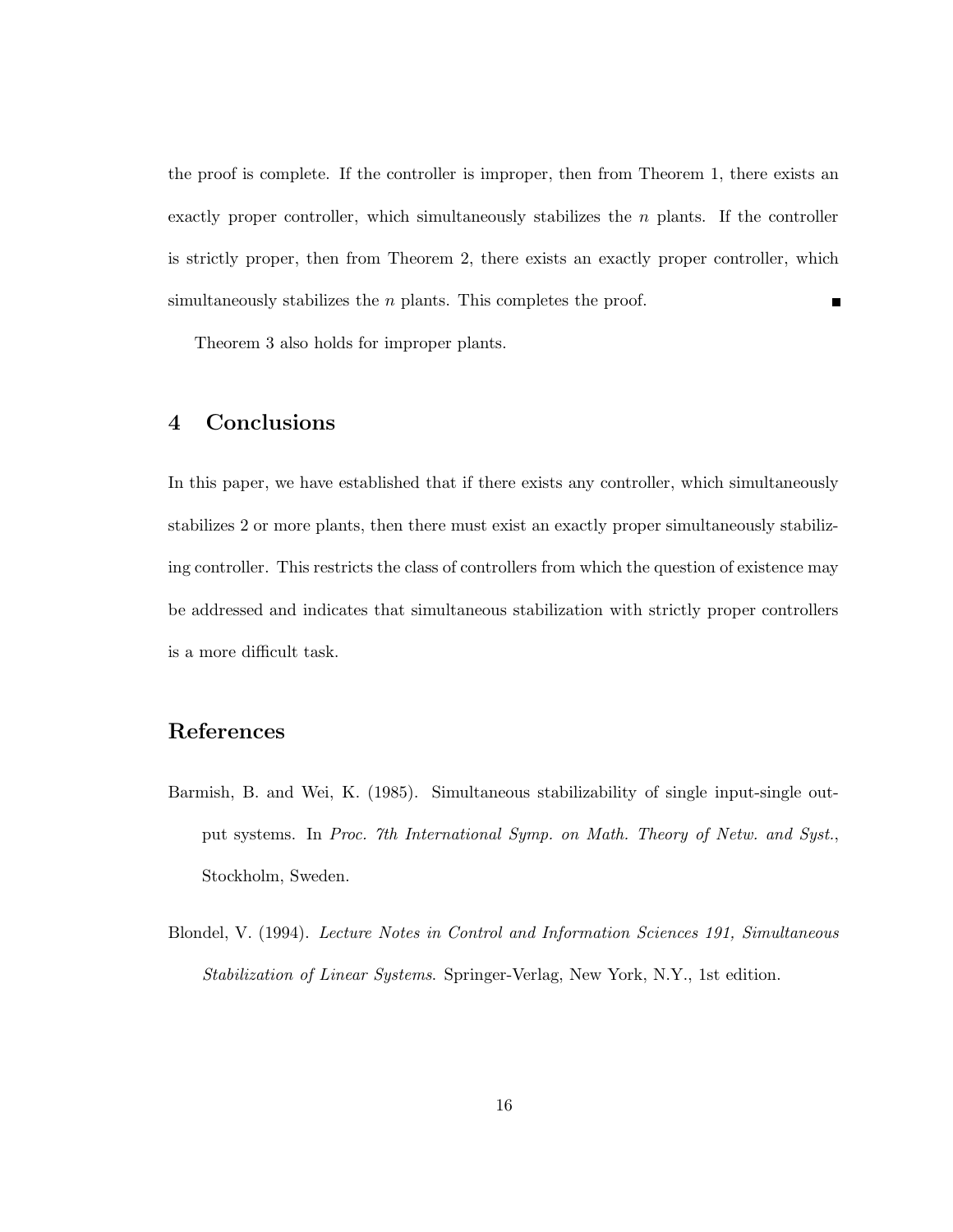- Blondel, V., Campion, G., and Gevers, M. (1993). A sufficient condition for simultaneous stabilization. IEEE Trans Auto. Control, AC-38(8):1264–1266.
- Blondel, V., Gevers, M., Mortini, R., and Rupp, R. (1991). Simultaneous stabilization of three or more plants: Conditions on the positive real axis do not suffice. Technical Report 91.78, Univ. Catholique de Louvain, Belgium, pages 1–33.
- Bredemann, M. (1995). Feedback Controller Design for Simultaneous Stabilization. PhD thesis, University of New Mexico.
- Chapellat, H. and Bhattacharyya, S. (1988). Simultaneous strong stabilization. Technical Report TCSP 88-011, Texas  $A\mathcal{B}M$ , pages 1-10.
- Debowski, A. and Kurylowicz, A. (1986). Simultaneous stabilization of linear single-input single- output plants. Int. Jour. Control, 44(5):1257–1264.
- Emre, E. (1983). Simultaneous stabilization with fixed closed-loop characteristic polynomial. IEEE Transactions on Automatic Control, AC-28(1):103–104.
- Ghosh, B. (1986). Simultaneous partial pole-placement: A new approach to multi-mode design. IEEE Trans Auto. Control, AC-31(5):440–443.
- Toker, O. and Ozcaldiran, K. Strong stabilization of siso systems using singular compensators. Department of E.E., Bogazici University, P.K. 2, Bebek-Istanbul, Turkey.
- Vidyasagar, M. (1985). Control System Synthesis: A Factorization Approach. The MIT Press, Cambridge, MA, 1st edition.